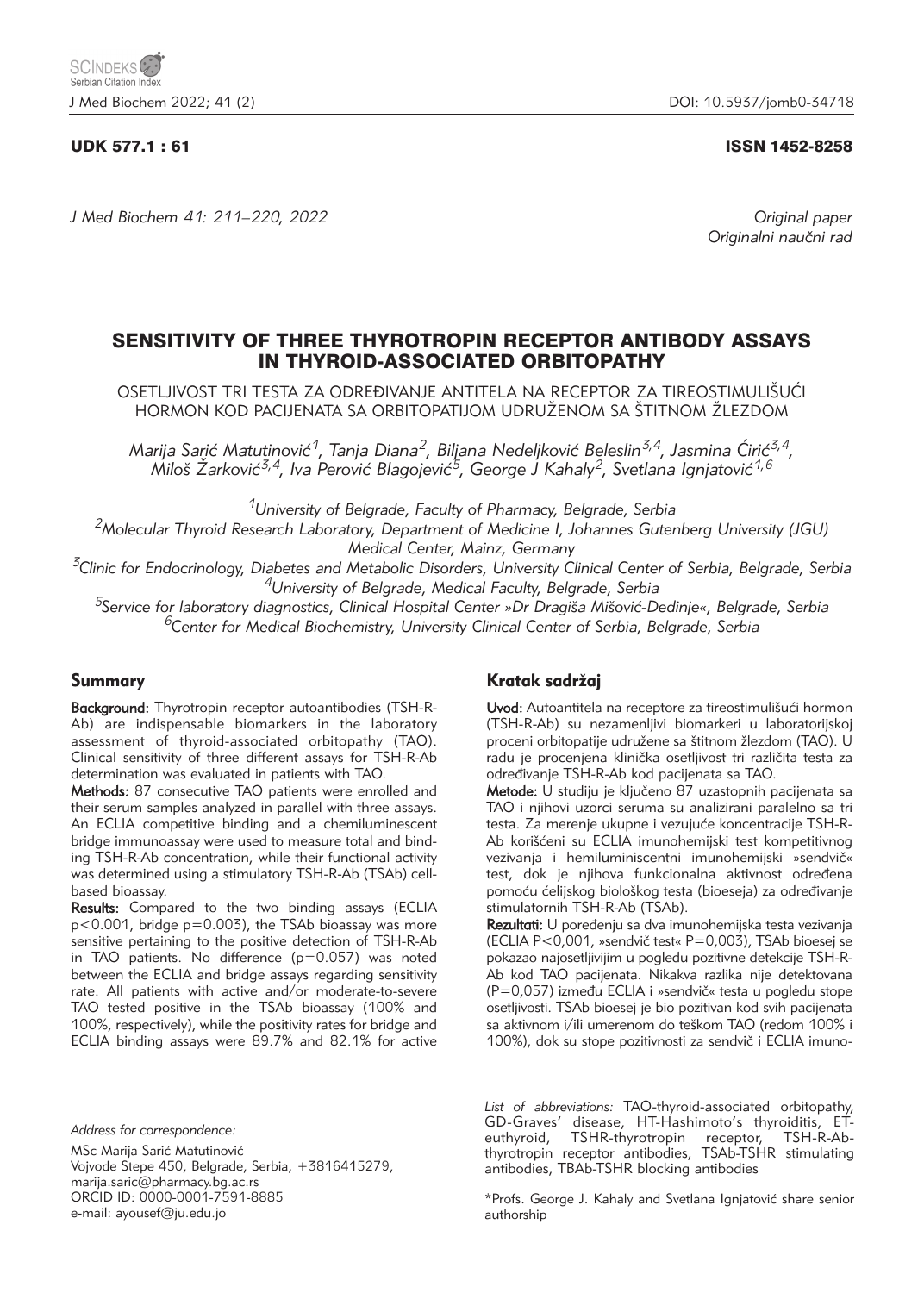TAO, and 90.2% and 86.3% for severe TAO, respectively. Negative predictive values of the bioassay, bridge, and ECLIA assays were 100%, 75%, and 71%, respectively for active TAO, and 100%, 86%, and 71%, respectively for moderate-to-severe TAO. The superiority of the bioassay was most prominent in euthyroid (ET) TAO. Positivity rates of the TSAb bioassay, bridge and ECLIA binding assays were 89.6%, 75%, and 64.6%, respectively for inactive TAO; 86.1%, 69.4%, and 52.8%, respectively for mild TAO; 87.5%, 62.5%, and 12.5%, respectively for euthyroid TAO. The bridge assay correlated better with the ECLIA binding assay ( $\rho$ =0.893, p<0.001), compared to the bioassay ( $p = 0.669$ ,  $p < 0.001$ ).

Conclusions: In patients with TAO of various activity and severity, the TSAb bioassay demonstrates a superior clinical performance compared to both ECLIA and bridge binding assays.

**Keywords:** thyroid-associated orbitopathy, thyrotropin receptor antibodies, bioassay, bridge binding assay, ECLIA binding assay

#### Introduction

Thyrotropin receptor autoantibodies (TSH-R-Ab) are specific biomarkers of both Graves' disease (GD) and thyroid-associated orbitopathy (TAO) that define their pathogenetic background and clinical phenotype. They represent an indispensable diagnostic tool in the clinical assessment of GD and TAO (1–6). TSH-R-Ab express variable biological activity and are accordingly classified as stimulating (TSAb), blocking (TBAb), and neutral antibodies (7). A timely and sensitive serological TSH-R-Ab testing is crucial for definitive diagnosis of GD and thyroid related orbitopathy (8). Total TSH-R-Ab concentration, usually denoted as TSH-R binding inhibitory imunoglobulins (TBII), is quantified by competitive binding immunoassays traditionally widely used in routine laboratory diagnostics. It is a net sum of TSH-R-Ab of different variety and not representative of their biological activity. Chemiluminescent or radiolabeled TSH or monoclonal antibody competes with TSH-R-Ab from patient's serum for binding to the same binding sites at TSH-R (9–10). To this day, two sorts of assays for detection of thyrotropin stimulatory antibodies have been developed and proposed as an alternative to the existing TBII testing: bioassays which measure the level of TSH-R-Ab functional activity (TSAb and TBAb) and recently developed bridge-immunoassay. The latter utilizes bridge immunoassay technology and reportedly detects TSH-R-Ab. This assay is intended for use on fully automated commercial platforms (11–13). In contrast, the exclusivity of bioassay methodology is reflected in the ability to detect the biological function of thyrotropin autoantibodies. It uses genetically engineered CHO cells (Chinese hamster ovary cells), transfected with human TSH-R and cAMP-inducible luciferase reporter gene. Bioassays have been reported as highly specific and sensitive biomarkers of

hemijski test bile 89,7% i 82,1% za aktivnu TAO, i 90,2% i 86,3% za tešku TAO, redom. Negativne prediktivne vrednosti bioeseja, »sendvič« i ECLIA testova bile su redom 100%, 75% i 71%, za aktivnu TAO, odnosno 100%, 86% i 71%, redom za umerenu do tešku TAO. Superiornost biološke analize bila je najistaknutija kod eutiroidnog oblika (ET) TAO. Stope pozitivnosti TSAb bioeseja, »sendvič« i ECLIA testova vezivanja bile su redom 89,6%, 75% i 64,6%, za neaktivnu TAO; 86,1%, 69,4% i 52,8% za blagu TAO; 87,5%, 62,5% i 12,5% za eutiroidni TAO. »Sendvič« imunohemijski test je bio u boljoj korelaciji sa ECLIA testom kompetitivnog vezivanja ( $p=0.893$ , P<0,001), u poređenju sa bioesejom  $(p=0.669, P<0.001)$ .

Zaključak: Kod pacijenata sa TAO različite aktivnosti i težine TSAb bioesej pokazuje superiorne kliničke performanse u poređenju sa obe vrste imunohemijskih testova vezivanja (ECLIA i »sendvič test«).

Ključne reči: orbitopatija udružena sa štitnom žlezdom, antitela na receptor za tireostimulišući hormon, bioesej, »sendvič« imunohemijski test vezivanja, ECLIA test vezivanja

GD and TAO (14). However, they are still not widely introduced into routine practice and require special laboratory conditions and well-trained staff.

Three major roles of a new diagnostic test have previously been defined: replacement (new test replaces an existing one), triage (new test is used before an existing one), and add-on (new test is used after an existing one). Thorough examination needs to preceed the implemantation of every medical test. Diagnostic accuracy assessment represents the major step when introducing new biomarkers and laboratory tests into routine clinical practice (15). The intended clinical goal of the biomarker (early and accurate diagnosis, screening, prediction, prognosis, etc.) is a clear guidance for how the test will be used. Diagnostic accuracy is often balanced with the practical aspects involved as well. Apart from the superior diagnostic properties compared to the existing methodology other features must be also taken into consideration: invasiveness, cost, feasibility, availability, turnaround time, laboriousness, etc. (16).

The aim of this study was to perform a comparative analysis of the bioassay and bridge immunoassay for quantification of TSH-R-Ab, relative to the existing, commonly used competitive binding immunoassay. We intended to evaluate the diagnostic performance of the above mentioned laboratory tests, primarily in terms of diagnostic sensitivity, and accordingly to our findings propose the most appropriate replacement for the existing binding assay.

#### Material and Methods

#### *Patients*

This was an observational retrospective study. A total of 87 consecutive patients with clinically manifest TAO were recruited. All patients were regularly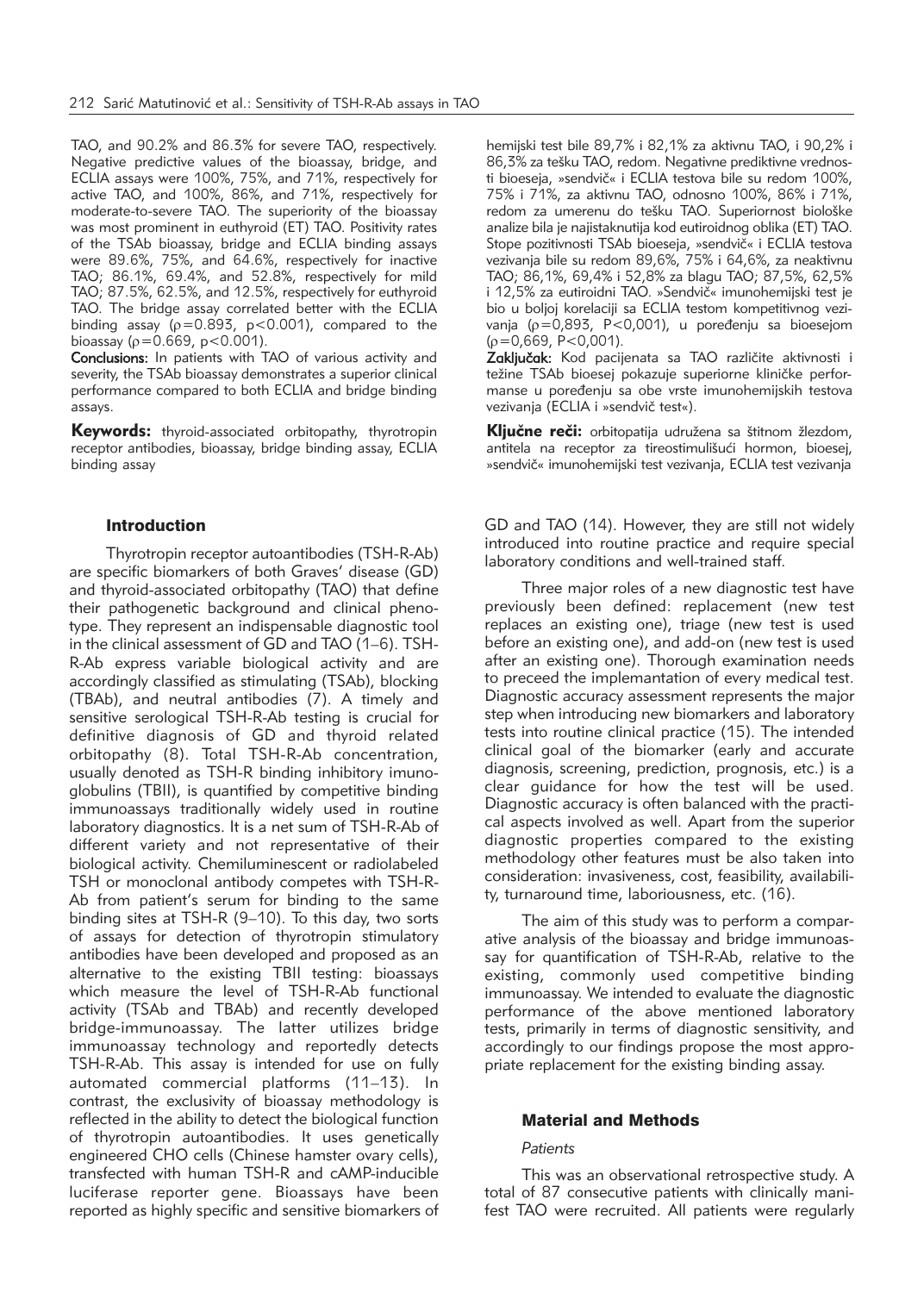treated at the tertiary University Clinical Center of Serbia (Clinic for Endocrinology, Diabetes and Metabolic Diseases) according to the current guidelines and protocols (17–19). Hormone analysis was carried out in all patients and the diagnosis was classified as Graves' disease (GD), Hashimoto's thyroiditis and euthyroid TAO. TAO was categorized according to its activity as active or inactive (seven points Clinical Activity Score (CAS), cut-off 3/7) and according to its severity as mild, moderate-to-severe, and sight-threatening TAO (current 2021 EU guidelines) (17, 20).

Upon admission, a detailed medical history and demographic data were taken. All participants signed an informed consent and Ethics Committee approval was obtained prior to the start of the study (17.06.2019/944/3). Research was conducted in accordance with the guidelines of clinical and laboratory practice, the Declaration of Helsinki and applicable institutional and national regulations.

Blood draw was performed in the morning, after 12 hours fasting period. After separation of serum, samples were appropriately aliquoted and stored at - 80 °C, until analysis. Samples were analyzed in parallel with all three different methods for TSH-R-Ab quantification.

#### *Conventional binding assay*

Total TSH-R-Ab concentration was measured using a commercial automated binding immunoassay (ECLIA, Elecsys Anti-TSHR Immunoassay Roche Diagnostics, GmbH, Mannheim, Germany) on the Cobas e411 analyzer (Roche, Diagnostics, GmbH) according to the manufacturer's instructions (cut-off 1.75 IU/L). This assay employs a monoclonal M22 antibody with a high affinity for TSH-R-Ab but without the ability to distinguish their functionality.

#### *Cell-based bioassay*

Serum TSAb and TBAb were measured using a commercial FDA-cleared bioassay (Thyretain, Quidel, San Die, CA, USA) and CE-marked bioassay, respectively, according to the manufacturer's instructions (21, 22). Both tests utilize Chinese hamster ovary (CHO) cells that express chimeric TSH-R (Mc4) and cAMP-inducible luciferase reporter gene. When CHO cells are exposed to TSAb, cAMP-dependent production of luciferase occurs, which is quantified after addition of luciferin. In contrast, TBAb antibodies inhibit cAMP production and consequent light signal generation. Patients' samples and controls were added to CHO-Mc4 cells, previously seeded and grown in a 96-well plate. After incubation with  $CO<sub>2</sub>$ and cell lysis, a chemiluminescent signal was quantified as relative light units with a luminometer. TSAb level is expressed as percentage specimen-to-reference-ratio (cut-off 140 SRR %) and TBAb as percentage inhibition (cut-off 34% inhibition).

Serum TSAb and TBAb were measured in a blinded manner at the Molecular Thyroid Research Lab of the Johannes Gutenberg-University (JGU) Medical Center, Mainz, Germany where the samples were shipped on dry ice. The samples underwent only one thawing procedure and were analyzed with one reagent lot.

#### *Siemens bridge immunoassay*

Commercial bridge immunoassay was used in this study (IMMULITE TSI 2000, Siemens Healthcare Diagnostics, UK), according to the manufacturer's instructions, on an IMMULITE 2000 analyzer. This is a fully automated, chemiluminescent immunoassay that employs the bridge assay format. It uses a pair of recombinant hTSH-R, where TSH-R-Ab from the sample binds through one arm to the immobilized capture hTSH-R and to the signal, alkaline phosphatase labeled hTSH-R, through the other arm, thus forming a bridge. The assay involves two cycles, the incubation with a capture receptor and the incubation with a signal receptor, with removal of the unwashed material in between. After addition of the chemiluminescent substrate to the reaction, the light signal is triggered and is measured by a luminometer. The signal is directly proportional to the TSH-R-Ab concentration in the sample (12, 13).

#### *Statistical analysis*

Statistical analysis was performed using SPSS Software package version 20 (SPSS Inc., Chica, IL, USA). We assessed the normality of distribution with the Kolmorov-Smirnov and Shapiro-Wilk tests, depending on the sample size. We reported categorical variables as numbers or percentages, normally distributed continuous variables as mean  $\pm$  standard deviation (SD), and non-normally distributed variables as median (interquartile range, IQR). Sensitivity rates among examined TSH-R-Ab assays were compared using the McNemara's test. Statistical significance was considered at a value of p<0.05.

### **Results**

Patients' demographic, serological, and clinical data are presented in *Table I*. Out of 87 TAO patients, TSH-R-Ab positivity was detected in 82 (94.3%), 71 (81.6%), and 63 (72.4%) patients by TSAb bioassay, Siemens bridge binding assay, and Roche ECLIA binding assay, respectively (*Table II*). Only one TAO patient showed both blocking and stimulating antibody activity. TSAb bioassay showed the highest sensitivity rate for detection of TAO in patients, meaning that it exerts the strongest ability to include diagnosis in patients with TAO. A significant discrepancy of the results was seen between both the TSAb bioassay and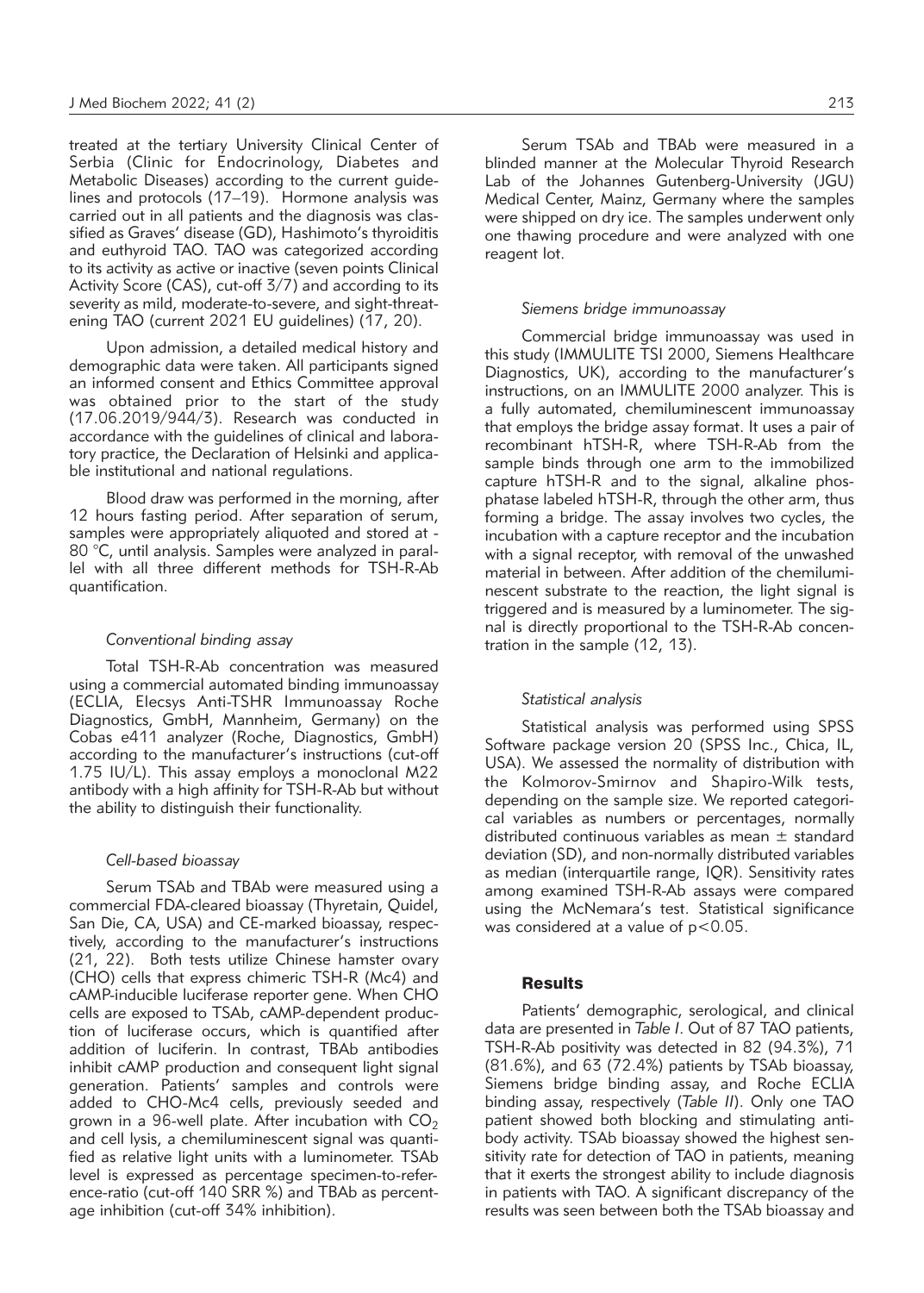| Table I Patients' demographic, clinical and serological, data. |  |  |  |  |
|----------------------------------------------------------------|--|--|--|--|
|----------------------------------------------------------------|--|--|--|--|

| Parameter                                               | All TAO patients    |
|---------------------------------------------------------|---------------------|
| n                                                       | 87                  |
| Age (years)                                             | $53 + 11$           |
| Gender (f/m)                                            | 62/25               |
| TAO duration (years)                                    | $1.15(0.67 - 3.00)$ |
| Diagnosis<br>$GD+TAO(n)$<br>$HT+TAO (n)$<br>$ET+TAO(n)$ | 67<br>12<br>8       |
| Activity of TAO<br>active (n)<br>inactive (n)           | 39<br>48            |
| Severity of TAO<br>moderate-to-severe (n)<br>mid (n)    | 51<br>36            |
| Current smokers (n)                                     | 50                  |
| TSH (IU/L)                                              | $1.20(0.10 - 3.26)$ |
| FT4 (pmol/L)                                            | 14.95 (13-19.37)    |
| Thyretain TSAb functional bioassay                      | 669 (298-764)       |
| Siemens bridge binding assay                            | 2.45 (0.71-10.52)   |
| Roche ECLIA binding assay                               | 3.87 (1.54-14.56)   |

TAO, thyroid-associated orbitopathy; GD, Graves' disease; HT, Hashimoto's thyroiditis; ET, euthyroid; TSH, thyroid stimulating hormone; FT4, free thyroxine; TSAb, TSH-R stimulating antibodies; The Thyretain TSAb functional bioassay cut-off is at 140 SRR% (specimen-to-reference ratio) and for Siemens bridge and Roche ECLIA binding assay cut-off is at 0.55 IU/L and 1.75 IU/L, respectively.

ECLIA binding assay ( $p < 0.001$ ), and between the TSAb bioassay and bridge binding assay  $(p=0.003)$ , but not between the two binding assays (p=0.057) (*Table III*). Overall concordance of the results was 85.1% for the bioassay and bridge assay, 83.9% for the bridge and ECLIA binding assay, and 78.2 % for the bioassay and binding ECLIA assay. 12 TSAb bioassay positive samples were bridge assay negative and 1 TSAb bioassay negative sample was bridge assay borderline positive, what indicated the tendency of bridge assay towards a higher rate of »false« negative results. Interestingly, one GD patient with dual stimulating and blocking antibody activity tested negative in binding bridge assay, at the same time. All 19 discrepant TSAb bioassay/binding ECLIA assay results were TSAb positive and negative in the binding assay. None of TSAb negative patients were positive in the binding assay. 11 bridge binding assay positive samples were ECLIA binding assay negative, while 3 bridge assay negative samples tested positive in ECLIA binding assay.

All five TSAb bioassay negative patients were presented with mild, inactive form of TAO. Among 16 bridge binding assay negative results, 4 patients had active TAO and 5 patients showed moderate-tosevere form of disease. Out of 24 negative ECLIA binding assay results, 7 were detected in active TAO patients and 7 in moderate-to-severe TAO patients.

Next, we analyzed the clinical sensitivity of assays relative to the activity and the severity of TAO (*Table III*). All active TAO patients were TSAb bioassay positive, indicating a 100% sensitivity and respectively, 47.6% and 100% positive (PPV) and negative predictive value (NPV) for detecting an active form of TAO. A statistically significant difference regarding sensitivity, i.e. discriminating ability to detect active TAO patients was observed between the TSAb bioassay and routine binding ECLIA assay, but not between two types of immunoassays. Siemens bridge and Roche ECLIA binding assays gave PPV and NPV of 49.3%, 50.8%, 75% and 70.8%, respectively. The difference in true positive fractions (dTPF) of the results obtained with TSAb bioassay and binding ECLIA assay was 17.9%, while relative true positive fraction (rTPF) ratio was 1.22. When tested for equality of the true positive fractions, we obtained a significant difference among these tests (p=0.016). dTPF between binding bridge assay and binding ECLIA assay was 7.7%, and rTPF was 1.1. P value of 0.250 suggested no significant difference in their true positive fractions.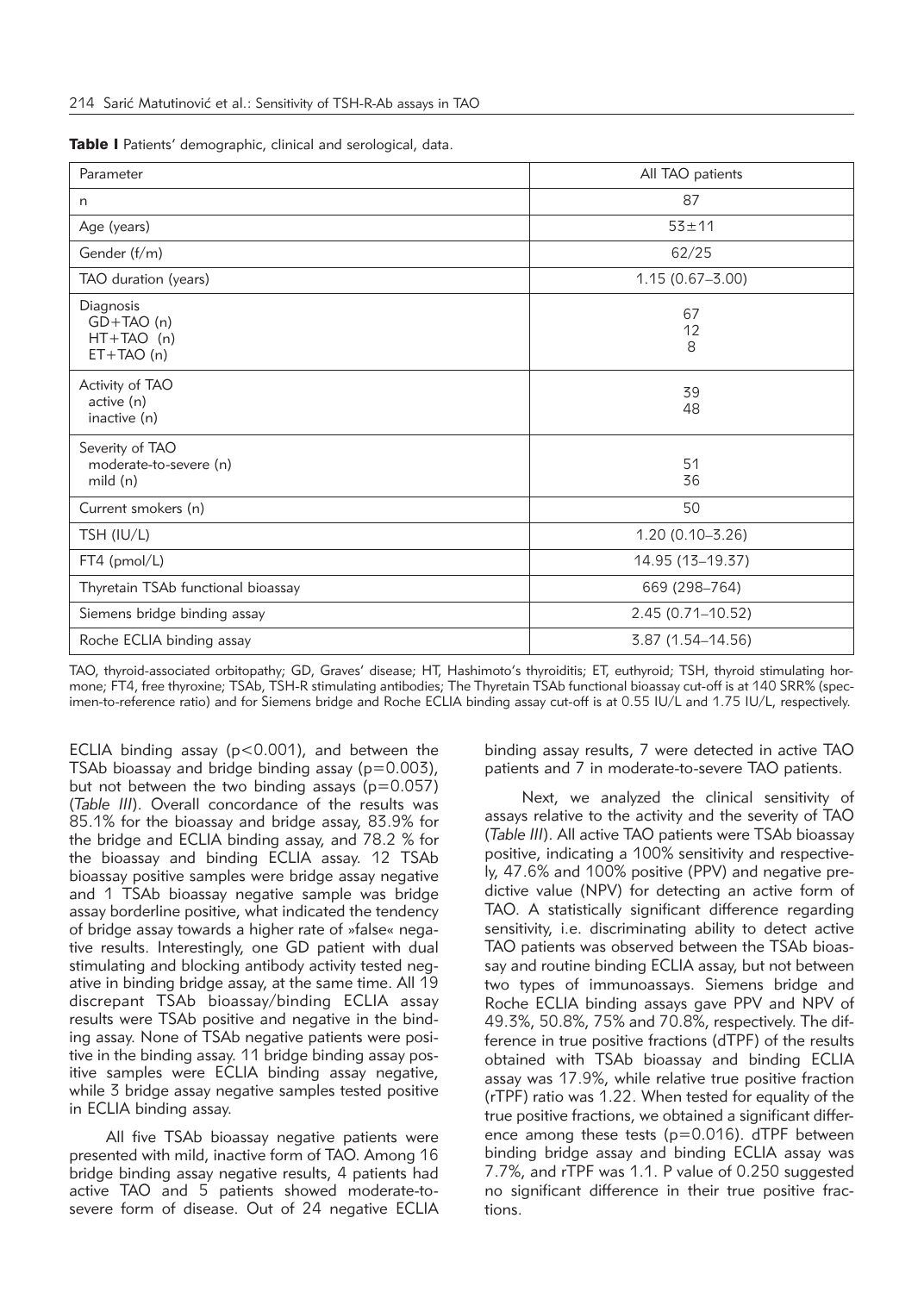|                           | Thyretain TSAb functional bioassay |                |                 | Siemens bridge binding assay |                 |                 |  |
|---------------------------|------------------------------------|----------------|-----------------|------------------------------|-----------------|-----------------|--|
|                           | positive                           | negative       | Total           | positive                     | negative        | Total           |  |
| All TAO patients          |                                    |                |                 |                              |                 |                 |  |
| Roche ECLIA binding assay |                                    |                |                 |                              |                 |                 |  |
| positive                  | 63                                 | 0              | 63              | 60                           | 3               | 63              |  |
| negative                  | 19                                 | $\overline{5}$ | 24              | 11                           | $\overline{13}$ | 24              |  |
| Total                     | 82                                 | 5              | 87              | 71                           | 16              | 87              |  |
| TAO activity              |                                    |                |                 |                              |                 |                 |  |
| Active TAO                |                                    |                |                 |                              |                 |                 |  |
| Roche ECLIA binding assay |                                    |                |                 |                              |                 |                 |  |
| positive                  | 32                                 | 0              | 32              | 32                           | $\overline{0}$  | 32              |  |
| negative                  | $\overline{7}$                     | 0              | $\overline{7}$  | $\overline{3}$               | 4               | $\overline{7}$  |  |
| Total                     | 39                                 | 0              | 39              | 35                           | 4               | $\overline{39}$ |  |
| <b>Inactive TAO</b>       |                                    |                |                 |                              |                 |                 |  |
| Roche ECLIA binding assay |                                    |                |                 |                              |                 |                 |  |
| positive                  | 31                                 | $\circ$        | 31              | 28                           | 3               | 31              |  |
| negative                  | 12                                 | 5              | 17              | 8                            | 9               | 17              |  |
| Total                     | 43                                 | 5              | 48              | 36                           | 12              | 48              |  |
| <b>TAO</b> severity       |                                    |                |                 |                              |                 |                 |  |
| Moderate to severe TAO    |                                    |                |                 |                              |                 |                 |  |
| Roche ECLIA binding assay |                                    |                |                 |                              |                 |                 |  |
| positive                  | 44                                 | $\overline{O}$ | 44              | 43                           | 1               | 44              |  |
| negative                  | 7                                  | $\mathsf{O}$   | $\overline{7}$  | 3                            | 4               | 7               |  |
| Total                     | $\overline{51}$                    | $\Omega$       | $\overline{51}$ | 46                           | 5               | $\overline{51}$ |  |
| Mild TAO                  |                                    |                |                 |                              |                 |                 |  |
| Roche ECLIA binding assay |                                    |                |                 |                              |                 |                 |  |
| positive                  | 19                                 | $\overline{O}$ | 19              | 17                           | 2               | 19              |  |
| negative                  | 12                                 | 5              | 17              | 8                            | 9               | 17              |  |
| Total                     | $\overline{31}$                    | 5              | 36              | 25                           | 11              | 36              |  |

|  |  |  |  |  |  | Table II Positivity crosstabs for different TSH-R-Ab assays. |  |
|--|--|--|--|--|--|--------------------------------------------------------------|--|
|--|--|--|--|--|--|--------------------------------------------------------------|--|

TAO, thyroid-associated orbitopathy; TSAb, TSH-R stimulating antibodies

Table III Distribution of the sensitivity rates among different TSH-R-Ab assays.

| TAO patient group              | Number<br>of subjects<br>(n) | Thyretain<br><b>TSAb functional</b><br>bioassay | Siemens bridge<br>binding assay | Roche ECLIA<br>binding assay | p value                                              |
|--------------------------------|------------------------------|-------------------------------------------------|---------------------------------|------------------------------|------------------------------------------------------|
|                                |                              | sensitivity (%)                                 | sensitivity (%)                 | sensitivity (%)              |                                                      |
| All TAO patients               | 87                           | 94.3                                            | 81.6                            | 72.4                         | $0.003^a$ , <0.001 <sup>b</sup> , 0.057 <sup>c</sup> |
| Active TAO patients            | 39                           | 100                                             | 89.7                            | 82.1                         | $0.125^a$ , $0.016^b$ , $0.250^c$                    |
| Moderate-to-severe             | 51                           | 100                                             | 90.2                            | 86.3                         | $0.063^a$ , $0.016^b$ , $0.625^c$                    |
| Inactive TAO patients          | 48                           | 89.6                                            | 75                              | 64.6                         | $0.039^a$ , <0.001 <sup>b</sup> , 0.227 <sup>c</sup> |
| Mild TAO patients              | 36                           | 86.1                                            | 69.4                            | 52.8                         | $0.070^a$ , <0.001 <sup>b</sup> , 0.109 <sup>c</sup> |
| $<$ 1 year                     | 42                           | 100                                             | 90.5                            | 81                           | $0.125^a$ , 0.008 $b$ , 0.219 $c$                    |
| $> 1$ year                     | 42                           | 88.1                                            | 71.4                            | 64.3                         | $0.039a$ , $0.002b$ , $0.453c$                       |
| TSAb (SRR%) low positive       | 17                           | 100                                             | 47.1                            | 41.2                         | $0.004$ <sup>a</sup> , $0.002$ <sup>b</sup> , 1.000c |
| TSAb (SRR%)<br>medium positive | 44                           | 100                                             | 93.2                            | 81.8                         | $0.250^{\circ}$ , $0.008^{\circ}$ , $0.125^{\circ}$  |
| TSAb (SRR%)<br>high positive   | 21                           | 100                                             | 100                             | 95.2                         | $1.000^a$ , $1.000^b$ , $1.000^c$                    |

TAO, thyroid-associated orbitopathy; TSAb, TSH-R stimulating antibodies, SRR%, serum-to-reference ratio; TSAb (SRR%) low positive, TSAb<br>level in TSAb bioassay ≤ 25<sup>th</sup> percentile (140–298 SRR%), TSAb (SRR%) medium positiv (299–761 SRR%), TSAb (SRR%) high positive, TSAb level in TSAb bioassay >75<sup>th</sup> percentile (>762 SRR%); Values are presented as a number of subjects and percentage of positive results; <sup>a</sup>p value for difference in the sensitivity rate between Thyretain TSAb functional bioassay and Siemens bridge binding assay in different patient groups,  $b_p$  value for difference in the sensitivity rate between Thyretain TSAb functional bioassay and Roche ECLIA binding assay, <sup>c</sup>p value for difference in the sensitivity rate between Siemens bridge and Roche ECLIA binding assays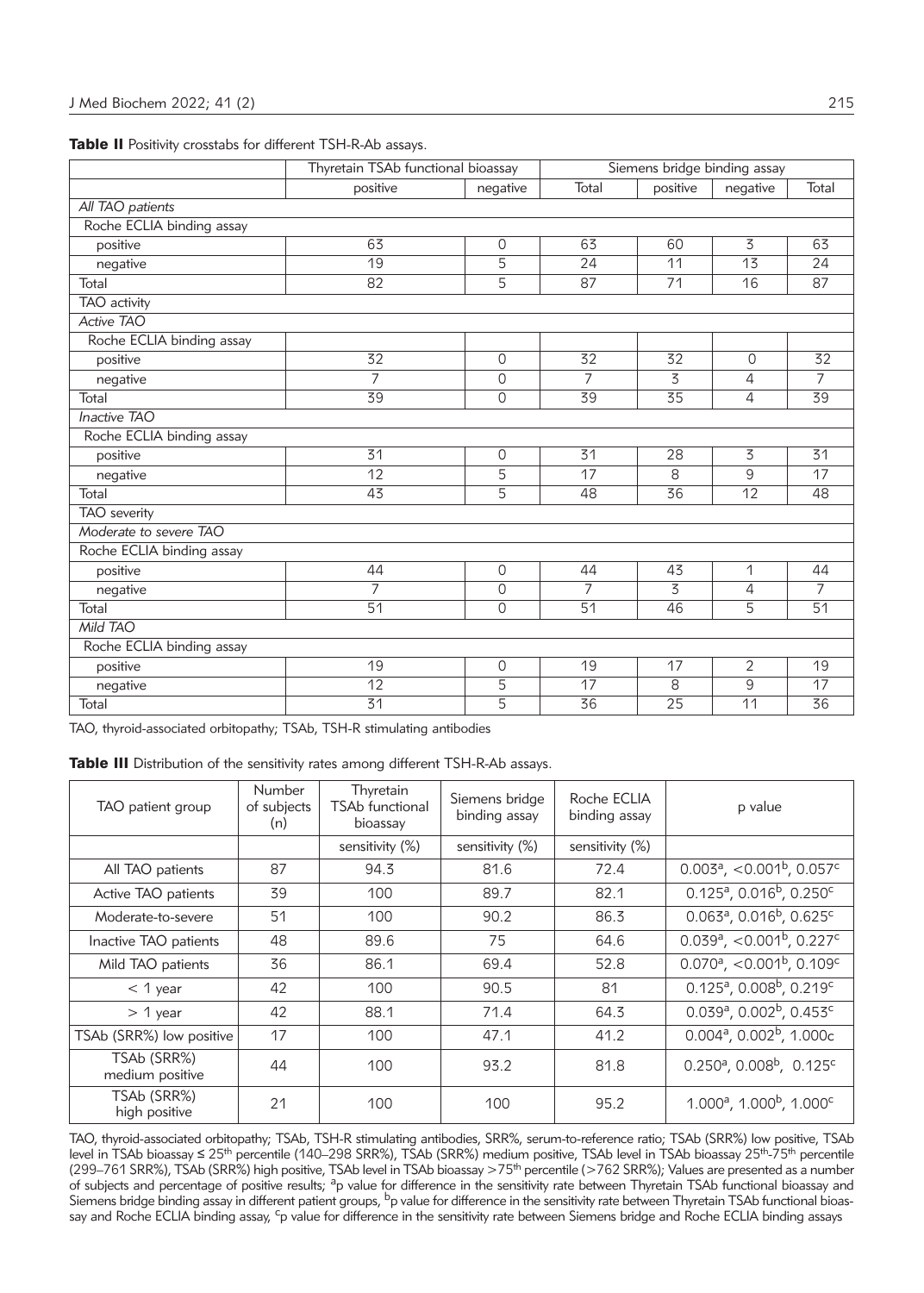| Method for TSH-R-Ab determination                                                         |                                       |                              |                           |  |  |  |  |
|-------------------------------------------------------------------------------------------|---------------------------------------|------------------------------|---------------------------|--|--|--|--|
| Test characteristics                                                                      | Thyretain TSAb<br>functional bioassay | Siemens bridge binding assay | Roche ECLIA binding assay |  |  |  |  |
| Accuracy                                                                                  | high                                  | Moderate-to-high             | Moderate-to-high          |  |  |  |  |
| Invasiveness                                                                              | Non-invasive                          | Non-invasive                 | Non-invasive              |  |  |  |  |
| <b>TAT</b>                                                                                | 24h                                   | Few hours                    | Few hours                 |  |  |  |  |
| Laboriousness                                                                             | moderate<br>low                       |                              | low                       |  |  |  |  |
| Sample type                                                                               | serum                                 |                              | serum, plasma             |  |  |  |  |
| Sample preparation<br>No pretreatment                                                     |                                       | No pretreatment              | No pretreatment           |  |  |  |  |
| Easy interpretation except in<br>Interpretation of the results<br>case of dual positivity |                                       | Easy interpretation          | Easy interpretation       |  |  |  |  |
| Cost                                                                                      | moderate                              | moderate                     | low                       |  |  |  |  |
| Feasibility                                                                               | moderate                              | high                         | high                      |  |  |  |  |
| Automation                                                                                | Semi-automatic test                   | Fully automated test         | Fully automated test      |  |  |  |  |
| Predictive potential                                                                      | yes                                   |                              | No                        |  |  |  |  |

|  |  |  |  |  |  |  | Table IV Comparative presentation of TSH-R-Ab test characteristics. |
|--|--|--|--|--|--|--|---------------------------------------------------------------------|
|--|--|--|--|--|--|--|---------------------------------------------------------------------|

TSH-R-Ab, thyrotropin receptor autoantibodies; TAT, turnaround time

Figure I Various correlations between three different assays for TSH-R-Ab quantification in subjects with thyroid-associated orbitopathy.

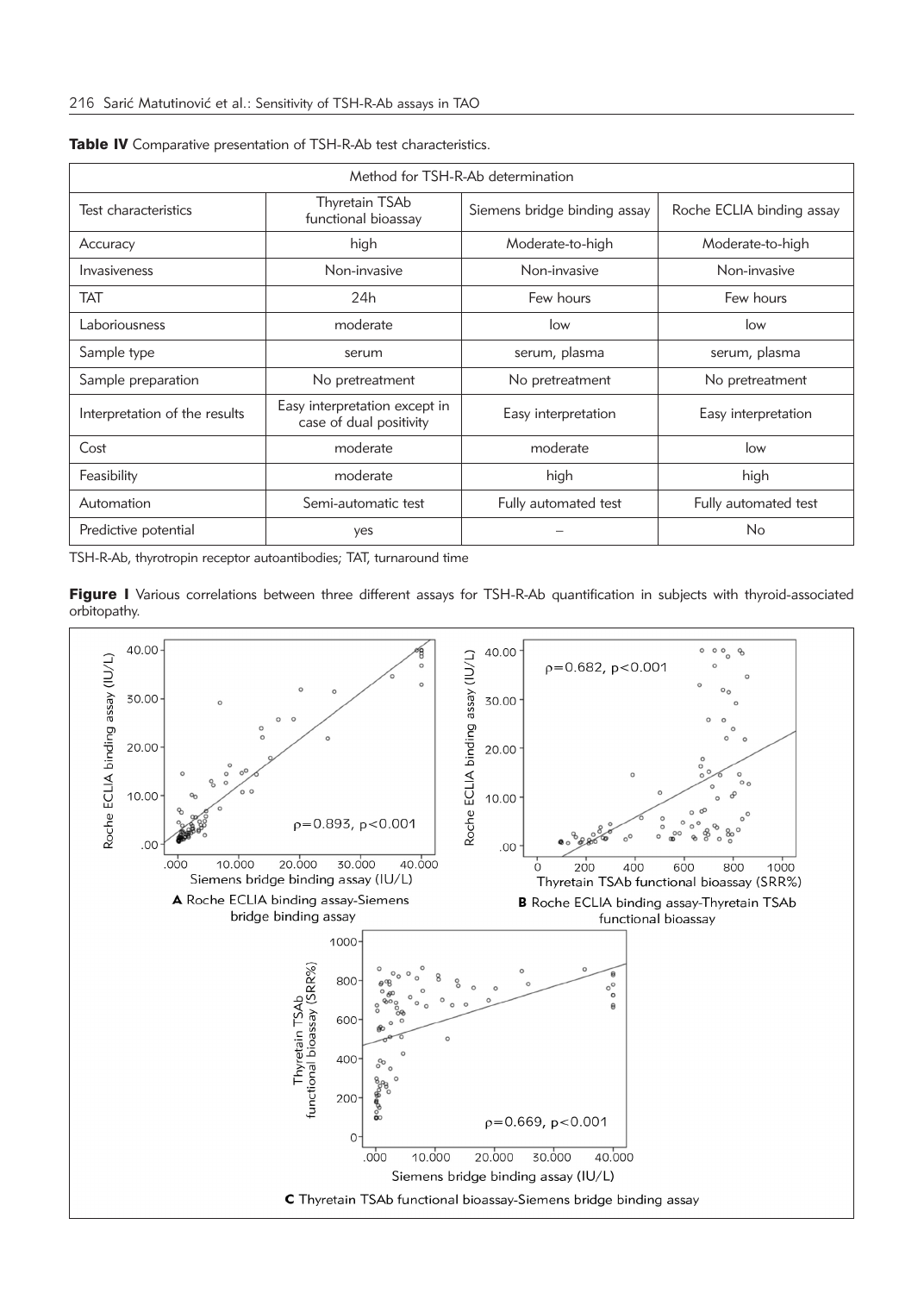When observing the inactive TAO patient group, the TSAb bioassay was significantly more sensitive than both immunoassays examined, whereas no significant difference was shown between two types of immunoassays (*Table III*).

All moderate-to-severe TAO patients were TSAb bioassay positive, suggesting the recognition of moderate-to-severe cases of TAO with a 100% sensitivity and 62.6% PPV and 100% NPV. PPV and NPV for detecting moderate-to-severe TAO cases for bridge and ECLIA binding assays were 64.8% and 69.8%, and 86.3% and 70.8%, respectively. Relative to the bridge assay, TSAb bioassay was not significantly more sensitive in this patient group, but when compared to the routine binding ECLIA assay, bioassay was significantly more sensitive, unlike bridge assay. The difference in true positive fractions (dTPF) and relative true positive fraction (rTPF) were 13.72% and 1.16 for TSAb bioassay and ECLIA binding assay  $(p=0.016)$ , and  $3.9\%$  and  $1.05$  for binding bridge and ECLIA assays, respectively (p=0.625).

In the mild TAO patient group no significant difference was observed in the sensitivity of bridge assay compared to neithter TSAb bioassay nor the ECLIA binding assay. However, TSAb bioassay was significantly more sensitive in relation to the commonly used ECLIA binding assay (*Table III*).

Next, when we classified TSAb levels obtained by TSAb bioassay to low, medium, and high positive, we observed the largest discrepancy of results in the low-positive level TSAb group of patients (*Table III*). In this group of patients, TSAb bioassay was the only one to express significant sensitivity rate with a median TSAb level above the defined cut-off value (TSAb bioassay 229 SRR% (182–273) vs. bridge binding assay 0.48 (0.14–1.45) IU/L vs. ECLIA binding assay 1.57 (0.85–2.68) IU/L).

Moreover, the difference in the clinical performance of the analyzed laboratory tests was particularly evident in ET TAO patients, where TSAb bioassay successfully detected 7 out of 8 (87.5%) ET TAO patients, bridge binding assay 5 out of 8 (62.5%), and ECLIA binding assay only 1 out of 8 (12.5%) ET TAO patients. Bridge assay sensitivity rate in this patient group did not significantly differ in relation to either bioassay  $(p=0.500)$  or ECLIA binding assay  $(p=0.125)$ .

The bridge assay closely correlated with the ECLIA binding assay, significantly better than with the bioassay  $(p=0.893, p<0.001$  vs.  $p=0.669, p<0.001$ ). The bioassay correlated similarly with both binding immunoassays (ρ=0.669, ρ=0.682, p<0.001) (*Figure 1*).

Regarding the duration of TAO symptoms, superior TSAb bioassay sensitivity was the most prominent in TAO lasting over a year (*Table III*). This is in line with the natural course of TAO, where the activity of TAO coincides with the more recent onset of disease (23).

Summary characteristics of all three analyzed TSH-R-Ab methods with special focus on the practical aspects are listed in *Table IV*.

## **Discussion**

The accuracy of a diagnostic method must be viewed from the perspective of the disease range and the context in which it is examined (24, 25). Accordingly, the study design, as well as the choice of the appropriate statistical methods used, is usually defined by the intended purpose of the examined biomarker (16). The present study focuses on the clinical value of a new replacement test relative to the standard, commonly used test for TSH-R-Ab detection. We compared the diagnostic features of the TSAb bioassay and bridge binding assay in relation to the standard competitive binding assay. We examined the variability of their performance both in all TAO patients and relative to the activity, severity, and duration of TAO. Replacement was chosen as the most suitable purpose for this assay comparison.

Superior diagnostic characteristics, primarily high sensitivity rate of the serological TSH-R-Ab methods are an imperative for accurate and timely differential diagnosis of TAO. Highly sensitive methods are necessary for the adequate recognition of a variety of TAO clinical phenotype. For clinicians, this feature is of utmost importance, since it defines further steps in patient management. 100% sensitivity and 100% NPV for detection of active and moderateto-severe TAO means that no such patient will remain undetected and that a negative test result will certainly exclude a progressive form of disease. These patients need to receive the appropriate therapy, and are more likely to develop sight-threatening TAO that requires an urgent treatment (17). Moreover, a reliable and noninvasive serological test is a feasible first-line solution, especially if thorough clinical assessment in tertiary care units is not readily available. High sensitivity of TSH-R-Ab tests has particular clinical value in case of euthyroid TAO, a challenging clinical condition often confused with various other inflammatory disorders. Differential diagnosis of ET TAO is especially complicated and depends entirely on serological confirmation of TAO (26).

We have previously published our findings on the superior clinical performance of a TSAb cellbased bioassay versus the routine, binding assay. Bioassay showed 100% sensitivity for differentiating between active and inactive, as well as between mild and moderate-to-severe TAO patients, unlike binding assay that demonstrated significantly poorer discriminating ability (27). Distinct difference between TSAb bioassay and binding ECLIA assay (p=0.031) was particularly prominent in ET TAO patient group. In this paper, we complement these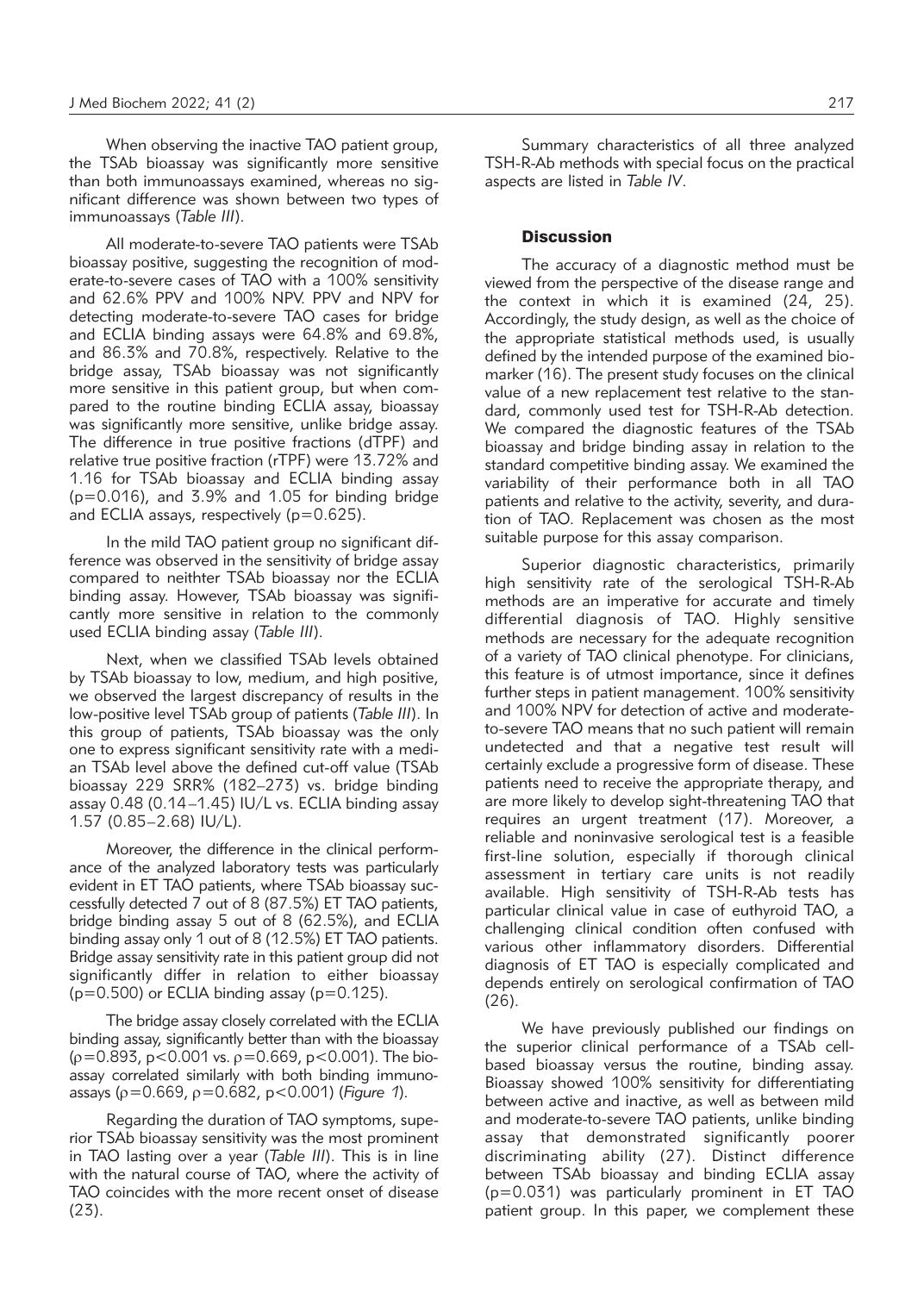previous findings in relation to the performance of the bridge assay. High analytical sensitivity of the bioassay technique was reported in a serial dilution analyses, where it demonstrated positivity at much higher serum dilution compared to the binding assays (28).

Our present findings demonstrate somewhat better diagnostic performance of the bridge binding assay compared to the traditionally used ECLIA binding test, but evidently poorer in comparison to the TSAb bioassay technique. Only in active TAO patients, the bridge assay performed similarly to the bioassay, although a small number of patients was involved. Interestingly, in neither of TAO patient groups, the bridge assay was significantly more sensitive than the ECLIA binding assay. In contrast, the functional bioassay showed markedly higher clinical sensitivity rate relative to the binding assay in all examined patient groups. The bioassay superior diagnostic sensitivity relative to both binding immunoassays was the most prominent in patients with milder clinical presentation of TAO (inactive TAO, low-positive TSAb). This suggest that the bioassay would be a better choice in management of atypical forms of TAO, without signs of inflammation and thyroid abnormalities (29). In line with this, the variability of the clinical features was especially notable in ET TAO patient group, where only bioassay demonstrated a satisfactory positivity rate, i.e. the ability to detect virtually all ET TAO patients.

Dual stimulating and blocking antibody activity was observed in one GD patient. However, this patient tested negative in the bridge binding assay. Potential explanation lies in the variable affinity and concentration of TSAb and TBAb (30), possible mutual neutralization of the antibodies, as well as the specificity issues of the chimeric TSH-R construct used. TSAb and TBAb epitopes are not completely distinct entites, that is to say, they show a high level of overlapping. Naturally the TSAb and TBAb binding sites are located physically close to each other. TBAb binds to both Epitope B that is separated from TSAb binding site (Epitope A1), and Epitope A2 that is close to Epitope A1 (31, 32). This suggests that the ability of an immunoassay to specifically measure stimulating antibody concentration and to accurately distinguish them from the blocking ones when present simultaniously in patient's sample, is a matter of debate and a problem for closer investigation (33). In line with this, it was already reported that the bridge assay was not able to differentiate between TBAb and TSAb (34).

Routine binding assays are representative of the total TSH-R-Ab concentration, i.e. a net sum of stimulating, blocking, and even neutral antibodies. Bioassay measures the biological activity of TSH-R-Ab (through the level of cAMP) that is a direct cause of the clinical course of GD and TAO. In contrast, the receptor binding techniques measure the level of anti-

body binding to the receptor which is highly dependent on the epitopes, antibody affinity, and concentration (33). To this day, a commercial test for measurement of neutralizing TSH-R-Ab has not yet been developed (35). According to manufacturer's claims, the bridge binding assay utilizes a recombinant human TSHR (MC4), allegedly specific for TSAb (13). However, it was shown that MC4-expressing cell lines could be used for TBAb quantification as well (36, 37). In fact the specificity of the bridge technology has never been proven and nonspecific TBAb detection was reported in multiple studies (34, 38, 39). In an animal model of GD, developed by immunizations with extracellular domain of TSHR, the bridge assay could not distinguish TSHR functionality, as it yielded positivity in both TSAb and TBAb positive samples (40). The bridge assay is therefore a purely binding assay, incapable of determining functional effect of TSH-R-Ab, meaning that bioassays provide wider information about the exact inflammatory status in TAO patients.

However, practical aspects must be kept in mind during the clinical validation of an assay, primarily the cost-benefit ratio of integrating new technologies into everyday practice (16, 41).

Long-term benefit of introducing functional biomarkers in routine clinical practice would be reflected in the reduced need for frequent hospitalization of patients and the use of expensive imaging diagnostic procedures (3, 42). This could substantially alleviate the burden on the health care system. Introduction of highly sensitive serological markers would also minimize the use of radioactive iodine in the differential diagnosis of thyrotoxicosis, which is well associated to the progression of TAO.

In addition, unlike binding assays, functional biomarkers have demonstrated remarkable predictive value as indicators of relapse/remission of GD and the clinical phenotype of TAO (27, 43, 44). This is another feature in favor of bioassays that would greatly facilitate patient monitoring and follow-up.

There are few limitations of our study: nonprospective design of the study and the impossibility of simultaneous analysis with all three laboratory tests for technical reasons. Nevertheless, this is one of very few studies to perform a comparative analysis of TSH-R-Ab assays and it was carried out at the referral, tertiary level clinic.

# **Conclusions**

In conclusion, we demonstrated superior clinical performance of the bioassay method compared to the traditionally used competitive binding ECLIA assay and the new bridge assay technique, primarily in terms of clinical sensitivity. Bridge assay performance was positioned somewhere in the middle and as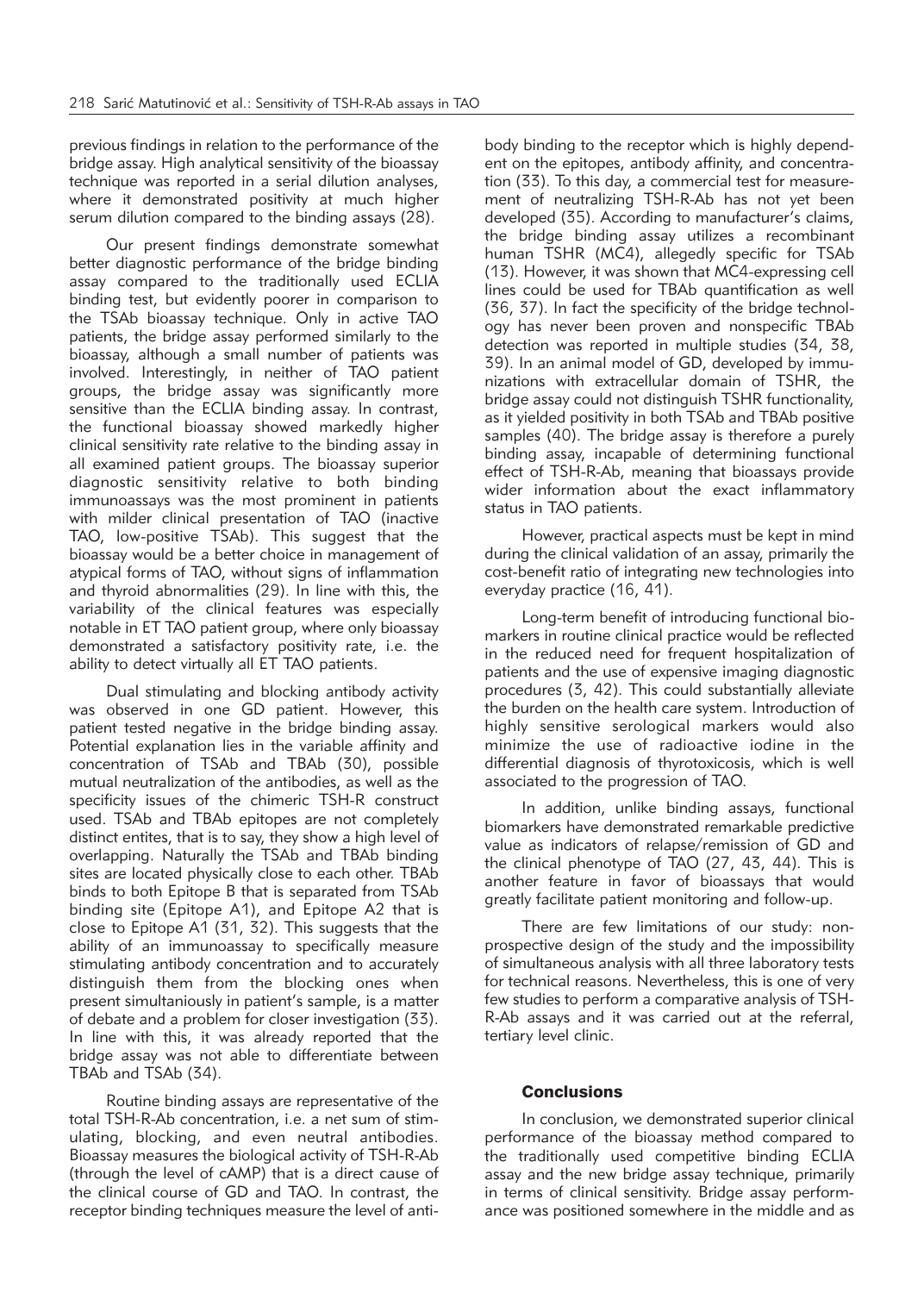such wouldn't be a suitable replacement for the commonly used binding method. In this way we strived to meet the clinicians' needs that are to maximize the sensitivity of the tests so as not to miss any TAO patient, especially those with mild and nonspecific presentation of the disease, as well as those who need to receive the appropriate treatment. According to these findings, as well as the clinical goals, we conclude that only the bioassay demonstrates sufficient diagnostic characteristics to replace the existing competitive binding assays where possible. Integration of bioassays into the current diagnostic algorithms of TAO could substantially improve patient management, monitoring, and prediction of clinical course of disease.

#### References

- 1. Davies TF, Andersen S, Latif R, Nagayama Y, Barbesino G, Brito M et al. Graves' disease. Nat Rev Dis Primers 2020; 6: 52.
- 2. Bahn RS. Graves' ophtalmopathy. N Engl J Med 2010; 362: 726–38.
- 3. Kahaly GJ, Diana T, Olivo PD. TSH receptor antibodies: relevance and utility. Endocr Pract 2020; 26: 97–106.
- 4. George A, Diana T, Langericht J, Kahaly GJ. Stimulatory thyrotropin receptor antibodies are a biomarker for Graves' orbitopathy. Front Endocrinol (Lausanne) 2021; 11: 629925.
- 5. Kahaly GJ, Diana T, Glang J, Kanitz M, Pitz S, König J. Thyroid stimulating antibodies are highly prevalent in hashimoto's thyroiditis and associated orbitopathy. J Clin Endocrinol Metab 2016; 101: 1998–2004.
- 6. Ponto KA, Diana T, Binder H, Matheis N, Pitz S, Pfeiffer N, Kahaly GJ. Thyroid-stimulating immunoglobulins indicate the onset of dysthyroid optic neuropathy. J Endocrinol Invest 2015; 38: 769–77.
- 7. Kahaly GJ, Diana T, TSH Receptor antibody functionality and nomenclature. Front Endocrinol (Lausanne) 2017; 8: 28.
- 8. Kahaly GJ. Management of Graves' thyroidal and extrathyroidal disease: an update. J Clin Endocrinol Metab 2020; 105: 3704–20.
- 9. Gassner D, Stock W, Golla R, Roth HJ. First automated assay for thyrotropin receptor autoantibodies. Clin Chem Lab Med 2009; 47: 1091–95.
- 10. Tozzoli R, Bagnasco M, Giavarina D, Bizzaro N. TSH receptor autoantibody immunoassay in patients with graves' disease: improvement of diagnostic accuracy over different generations of methods. systematic review and meta-analysis Autoimmun Rev 2012; 12: 107–13.
- 11. Lytton SD, Kahaly GJ. Bioassays for TSH-receptor autoantibodies: an update. Autoimmun Rev 2010; 10: 116–22.
- 12. https://www.siemens-healthineers.com/ba/clinical-specialities/thyroid/tsi-assay

*Acknowledgments.* This research was funded partially by a grant No. 175036 of the Ministry of Education, Science and Technological Development, Republic of Serbia, and through Grant Agreement with the University of Belgrade-Faculty of Pharmacy No: 451-03-9/2021-14/200161.

#### Conflict of interest statement

All the authors declare that they have no conflict of interest in this work.

- 13. Frank CU, Braeth S, Dietrich JW, Wanjura D, Loos U. Bridge Technology with TSH receptor chimera for sensitive direct detection of TSH receptor antibodies causing Graves' disease: analytical and clinical evaluation. Horm Metab Res 2015; 47: 880–8.
- 14. Lytton SD, Schluter A, Banga PJ. Functional diagnostics for thyrotropin hormone receptor autoantibodies: bioassays prevail over binding assays. Front Biosci (Landmark Ed) 2018; 23: 2028–43.
- 15. Bossuyt PM, Irwig L, Craig J, Glasziou P. Comparative accuracy: assessing new tests against existing diagnostic pathways. BMJ 2006; 332: 1089–92.
- 16. Hayen A , Macaskill P, Irwig L, Bossuyt P. Appropriate statistical methods are required to assess diagnostic tests for replacement, add-on, and triage. J Clin Epidemiol 2010; 63: 883–91.
- 17. Bartalena L, Kahaly GJ, Baldeschi L, Dayan CM, Eckstein A, Marcocci C. The 2021 European Group on Graves' orbitopathy (EUGOGO) clinical practice guidelines for the medical management of Graves' orbitopathy, Eur J Endocrinol 2021 Aug 27; 185(4): G43–G67.
- 18. Kahaly GJ, Bartalena L, Hegedüs L, Leenhardt L, Poppe K, Pearce SH. 2018 European thyroid association guideline for the management of Graves' hyperthyroidism. Eur Thyroid J 2018; 7: 167–86.
- 19. Nedeljkovic Beleslin B, Ciric J, Stojkovic M, Savic S, Lalic T, Stojanovic M, Miletic M, Knezevic M, Stankovic B, Zarkovic M. Comparison of efficacy and safety of parenteral versus parenteral and oral glucocorticoid therapy in Graves' orbitopathy. International Journal of Clinical Practice 2020; 74: e13608
- 20. Mourits MP, Prummel MF, Wiersinga WM, Koornneef L. Clinical activity score as a guide in the management of patients with Grave's ophthalmopathy. Clin Endocrinol (Oxf) 1997; 47: 9–14.
- 21. Lytton SD, Li Y, Olivo PD, Kohn LD, Kahaly GJ. Novel chimeric thyroid-stimulating hormone-receptor bioassay for thyroid-stimulating immunoglobulins. Clin Exp Immunol 2010; 162: 438–46.